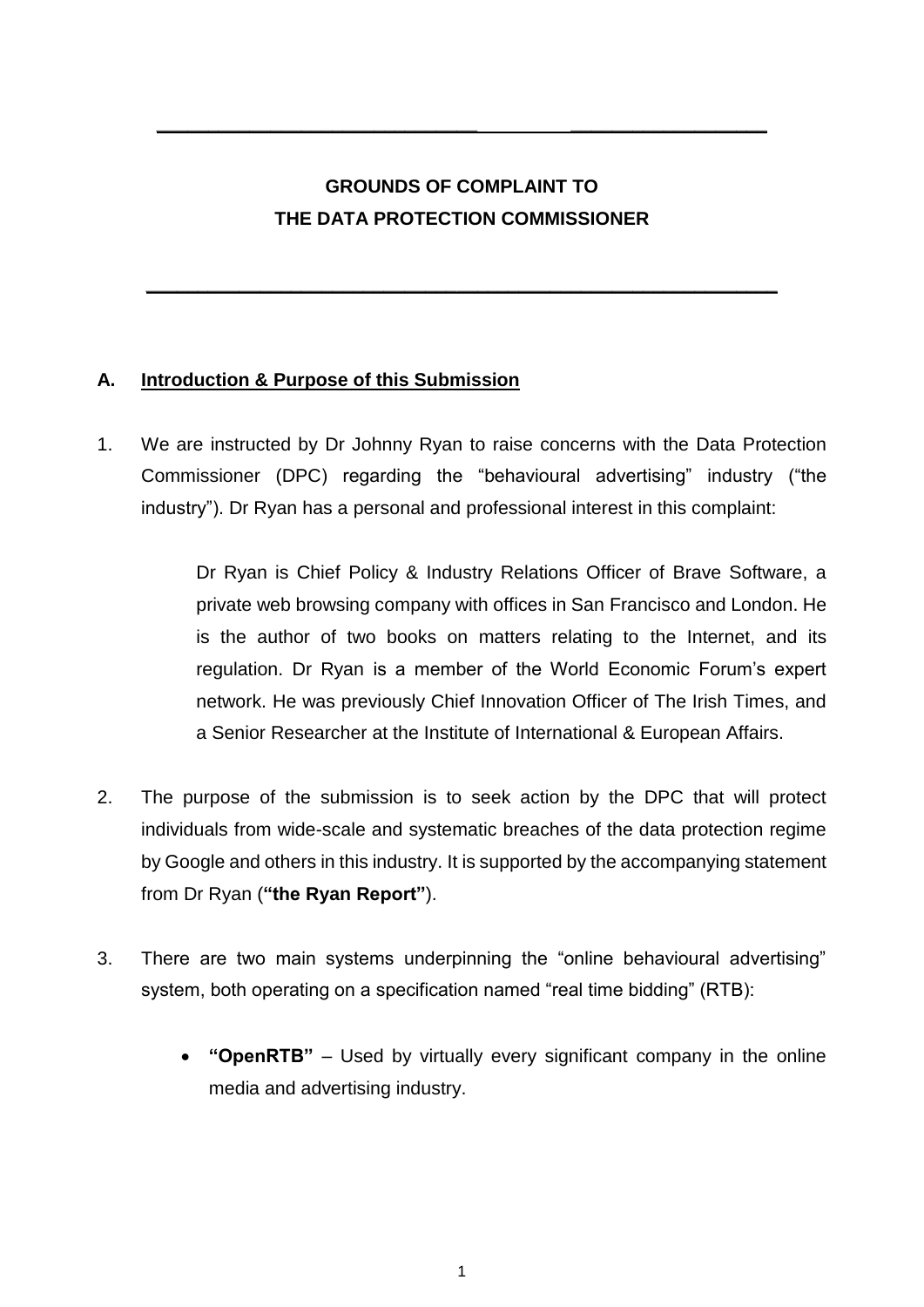- **"Authorized Buyers"** Google's proprietary RTB system. It was recently rebranded from "DoubleClick Ad Exchange" (known as "AdX") to "Authorized Buyers".
- 4. Both systems operate to provide personalised advertising on websites. As detailed in the Ryan Report, "every time a person loads a page on a website that uses programmatic advertising, personal data about them are broadcast to tens - or hundreds - of companies".
- 5. However, there are three key, related, causes for significant concern.
	- i. **First**, what started as an industry focused on assisting with personalised advertising has spawned a mass data broadcast mechanism that:
		- a. gathers a wide range of information on individuals going well beyond the information required to provide the relevant adverts; and
		- b. provides that information to a host of third parties for a range of uses that go well beyond the purposes which a data subject can understand, or consent or object to.

There is no legal justification for such pervasive and invasive profiling and processing of personal data for profit.

ii. **Second**, the mechanism does not allow the industry to control the dissemination of personal information once it has been broadcast (or at all). The sheer number of recipients of such data mean that those broadcasting it cannot protect against the unauthorised further processing of that data, nor properly notify data subjects of the recipients of the data. The personal data is simply not secure once broadcast and the technical and organisational safeguards that have been put in place serve to show that data breaches are inherent in the design of the industry. This concern applies irrespective of whether the processing of personal data and information sharing is

2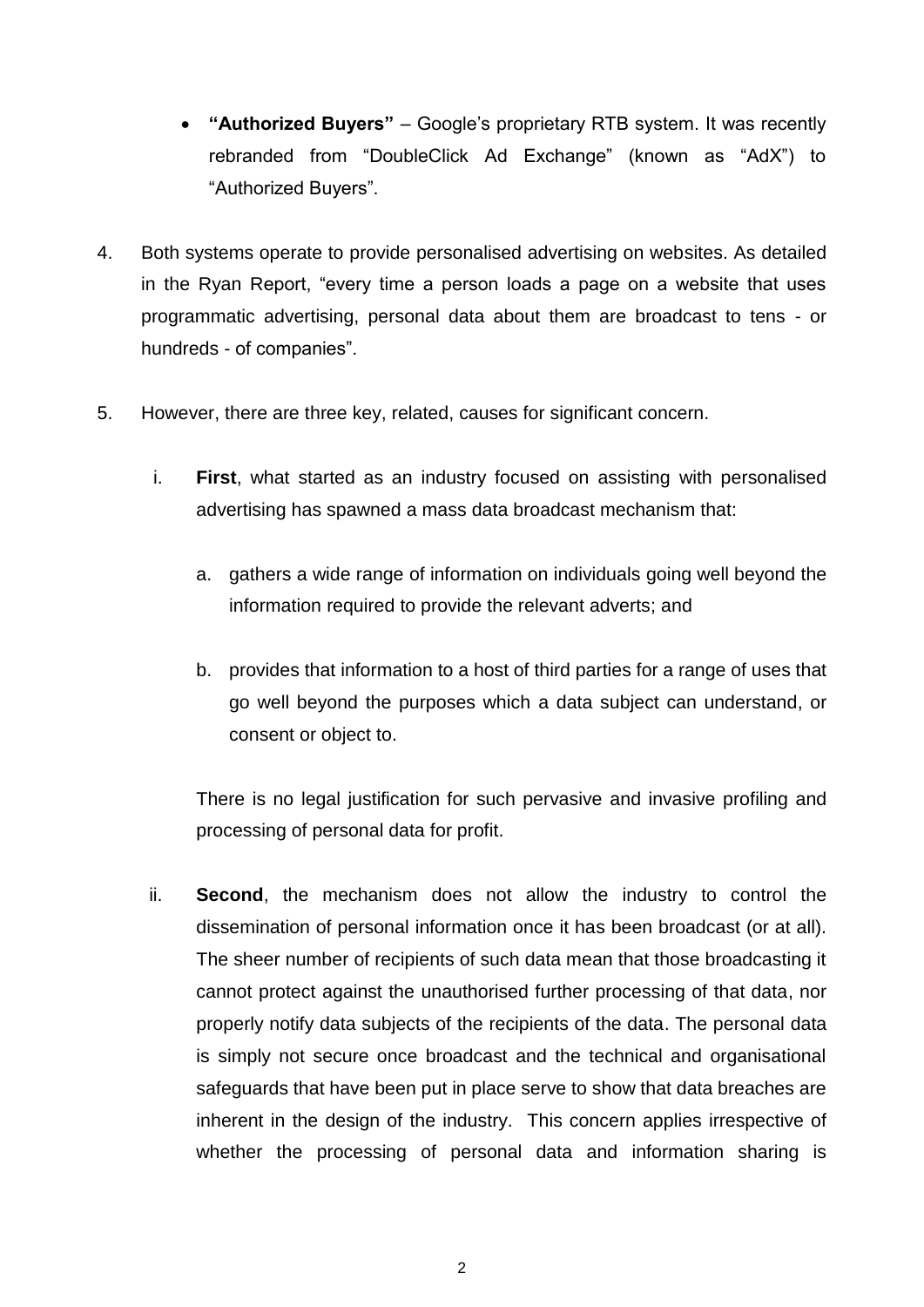undertaken in pursuit of personalised advertising. Unfair processing without sufficient safeguards is not compliant with data protection regulations.

- iii. **Third**, the data may very often include special category data. The websites that individuals are browsing may contain indicators as to their sexuality, ethnicity, political opinions etc. Such indicators might be explicit, or so effectively and easily inferred with high accuracy using modern analytic techniques that they are effectively explicit. <sup>1</sup> The speed at which RTB occurs means that such special category data may be disseminated without any consent or control over the dissemination of that data. Given that such data is likely to be disseminated to numerous organisations who would look to amalgamate such data with other data, extremely intricate profiles of individuals can be produced without the data subject's knowledge, let alone consent. The industry facilitates this practice and does not put adequate safeguards in place to ensure the integrity of that personal (and special category) data. Further, individuals are unlikely to know that their personal data has been so disseminated and broadcast unless they are somehow able to make effective subject access requests to a vast array of companies.<sup>2</sup> It is not clear whether those organisations have a record of compliance with such requests. Without action by regulators, it is impossible to ensure industry-wide compliance with data protection regulations.
- 6. In the light of these ongoing breaches of the relevant regulations and statutes detailed below, the Data Protection Commissioner is invited to:

1

<sup>1</sup> See, Guidelines on Automated individual decision-making and Profiling for the purposes of Regulation 2016/679 (wp251rev.01) "Profiling can create special category data by inference from data which is not special category data in its own right but becomes so when combined with other data. For example, it may be possible to infer someone's state of health from the records of their food shopping combined with data on the quality and energy content of foods." It should also be noted (as confirmed by the CJEU in *Nowak*) that even data, such as inferences, that relates to an individual but is inaccurate remains personal data. If this were not true, the 'right to rectification' could never be used.

 $2$  This problem is aggravated by the fact that companies are largely unknown and inaccessible to data subject as the controllers that initially collect the information rarely provide explicit information on the recipients, or even categories of recipients of information, and the recipients do not inform data subjects of the receipt of this data in line with their Article 14 obligations.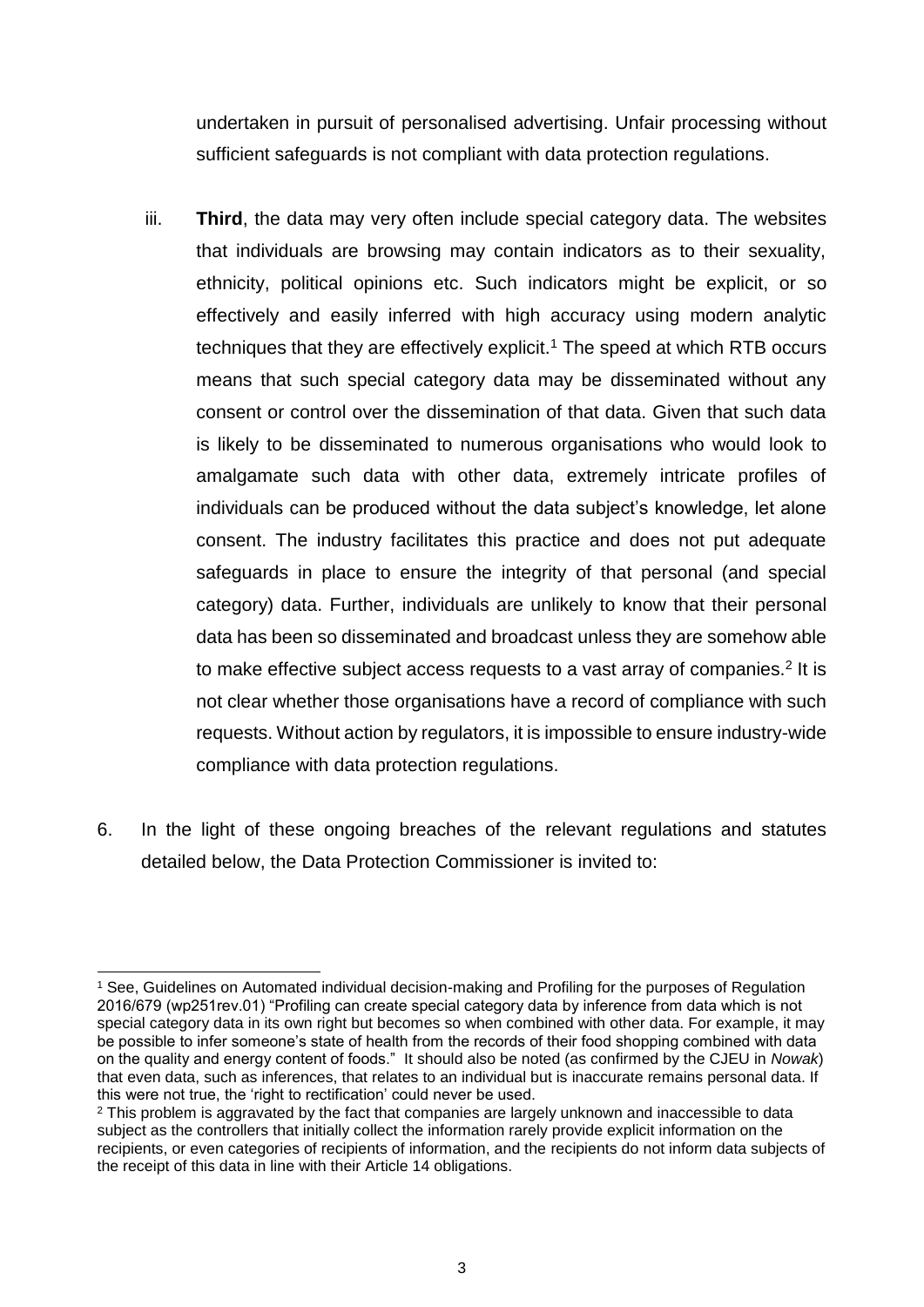- i. Consider the detailed submissions provided herein and the Ryan Report, and commence an investigation into the specified concerns regarding the behavioural advertising industry. It is essential that the systemic nature of the breaches detailed in this complaint be recognised if the breaches are to be combatted.
- ii. Initiate a wider industry investigation into the data protection practices by the industry. We invite the Data Protection Commissioner to exercise her powers under Chapter VII of the General Data Protection Regulation ('**GDPR**') to liaise with other data protection authorities to conduct a joint investigation into the practice. As detailed further below, similar complaints have been lodged with data protection authorities in other EU Member States.
- iii. In addition, we invite the Commissioner to investigate the systemic and widespread issues and concerns raised in this complaint in accordance with the DPC's statutory mandate under the Data Protection Act ('**DPA**'), and to carry out an assessment of whether the industry is complying with relevant data protection legislation. Furthermore, we invite the Commissioner to exercise her discretion under section 129 of the DPA and seek a consensual audit of the industry and issue appropriate codes of practice / guidance pursuant to section 128 of the DPA – and, if necessary, take enforcement action.
- 7. The action sought from the Commissioner is detailed at paragraphs 48 53 below.

#### **B. Background**

8. The background to the industry is set out in the enclosed report from Dr Ryan (the Ryan Report). We refer the Commissioner to that report for a detailed explanation of the industry, how it operates and the data protection concerns inherent in the system.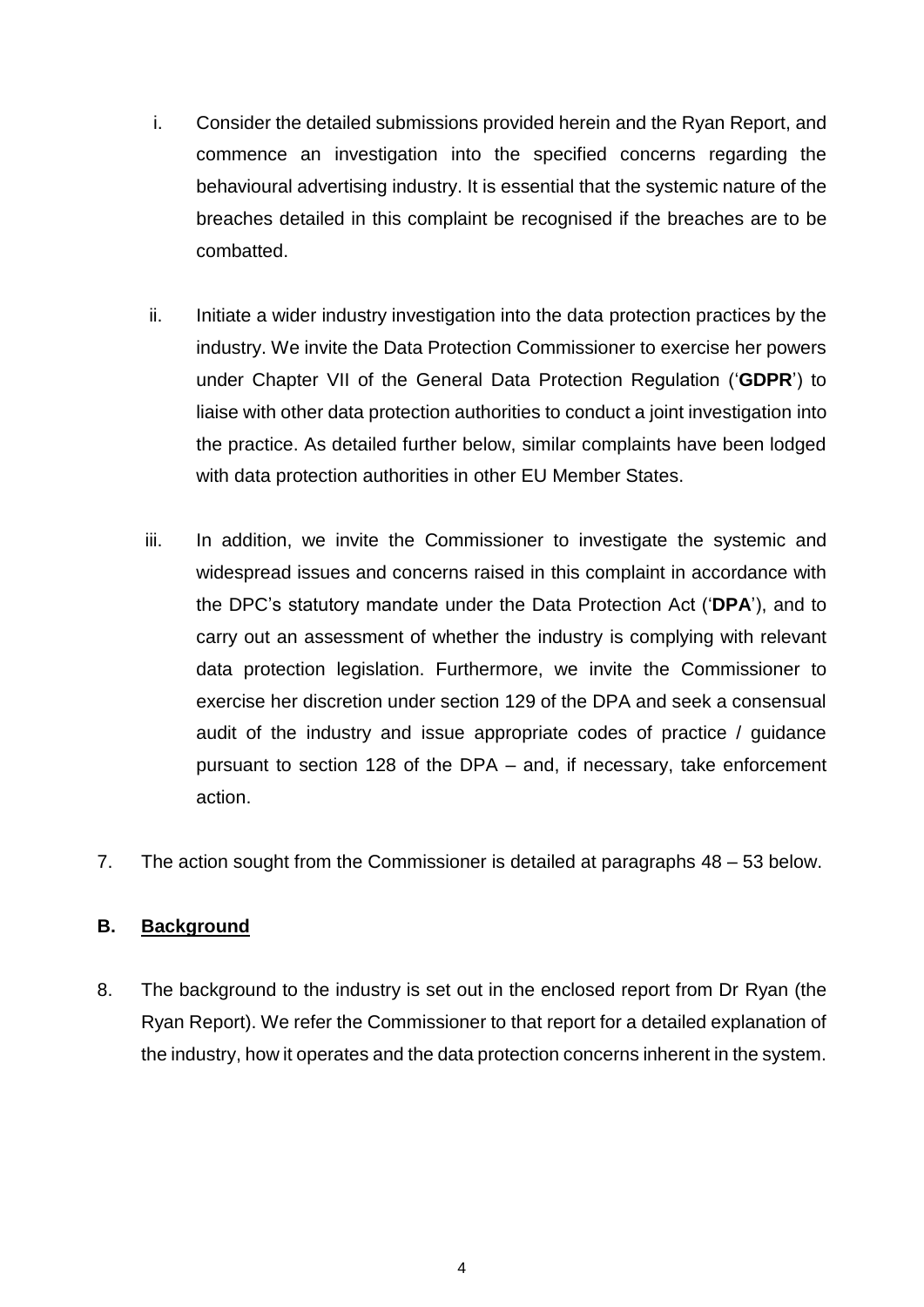#### **C. Policies and procedures**

9. The industry has a trade association that sets parameters and designs for use. The association is the Interactive Advertising Bureau (IAB). The IAB's European branch, IAB Europe, has set an industry standard policy and procedure for Europe ('**IAB Europe**'). In addition, Google's dominance of the market means that Authorized Buyers has its own procedure and policy. We address each in turn.

#### *i. IAB Europe*

- 10. IAB Europe has created a "Europe Transparency & Consent Framework" (the Framework).<sup>3</sup> That Framework is predicated on the idea of collecting consent from a data subject for all subsequent data sharing to third parties during the RTB process.
- 11. There is a fundamental flaw inherent in the design of the system. The Framework expressly recognises that once an individual's data is broadcast, the data controller (and, by implication, the data subject) loses all control over how that data is used. Indeed, the Framework accepts that even where a recipient of data is acting outside of the law it may continue to provide data to that recipient.<sup>4</sup> Once the controller forgoes control, the subject loses all semblance of a mechanism to determine how that data is then used. Once lost, control over that data is forever lost in the data brokerage ether.
- 12. That data is then passed to a vast ecosystem of data brokers and advertisers. Those third parties can then use that data in any way they determine, without the data subject having any say, knowledge or control over that subsequent use. The uses of such data are vast; it may be amalgamated with other data or the data may be used to profile the data subject for numerous ends. The end uses of such data may

<sup>3</sup> <http://www.iabeurope.eu/tcfdocuments/documents/legal/currenttcfpolicyFINAL.pdf>

<sup>4</sup> The framework states (emphasis added) "If a CMP reasonably believes that a Vendor is not in compliance with the Specification, the Policies, or the law, it must promptly file a report with the MO according to MO procedures and **may**, as provide for by MO procedures, pause working with a Vendor while the matter is addressed." This provides an absolute discretion to the controller to continue to process and disseminate personal data, even if that controller is aware that the recipient is acting in breach of data protection regulations.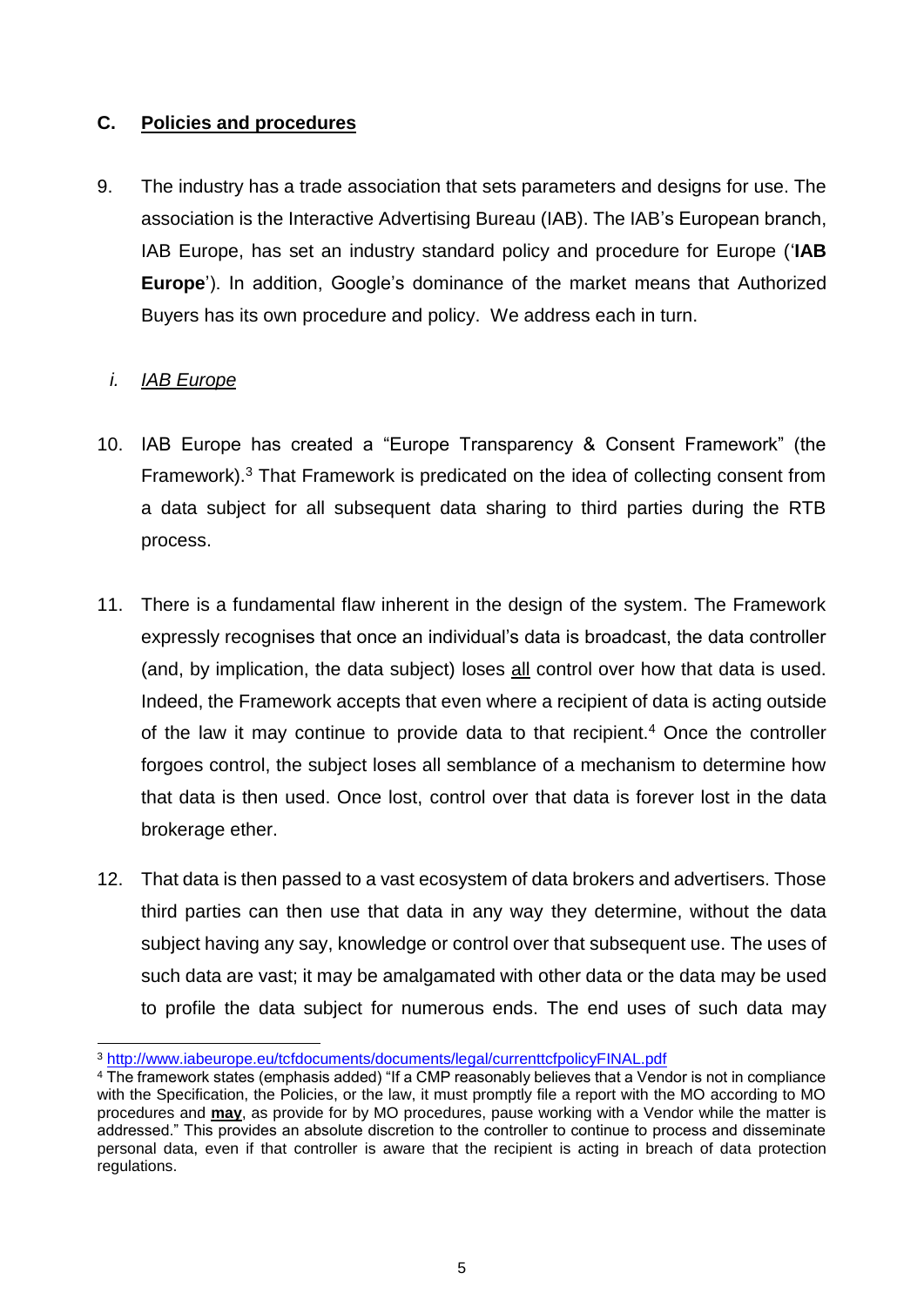therefore be uses that were not expressed by the controller in their interaction with the data subject. Such end uses may be distressing for the data subject, if they were ever to find out.<sup>5</sup> Indeed, there is no possible way for the controller to express all the end uses, as it is not in the controllers' gift once that data is broadcast. The problem is inherent in the design of the industry.

- 13. Furthermore and as detailed in the report by Dr Ryan, the data being processed may include special category data. That such data is passed without any control is therefore of heightened concern.
- 14. A further concern within the Framework is that is it designed to remove control over personal data once it is broadcast. The Framework anticipates that those broadcasting the personal data may broadcast it to third parties, where there is no consent to do so. The Framework states (emphasis added):

*"A Vendor may choose not to transmit data to another Vendor for any reason, but a Vendor must not transmit data to another Vendor without a justified basis for relying on that Vendor's having a legal basis for processing the personal data.*

*If a Vendor has or obtains personal data and has no legal basis for the access to and processing of that data, the Vendor should quickly cease collection and storage of the data and refrain from passing the data on to other parties, even if those parties have a legal basis."*

15. Those broadcasting the personal data are accordingly afforded discretion to rely on a "justified basis for relying on that Vendor's having a legal basis for processing personal data." In turn, a data subject's consent setting could be sidestepped. A Vendor could take a discretionary view on an unspecified "justified basis" for considering that there is a lawful ground to provide personal data to a third party, even where an individual has specifically refused consent. The entire system

<sup>1</sup> <sup>5</sup> In the Ryan Report, he states that the now notorious Cambridge Analytica are but one example of the sorts of end recipients of the data.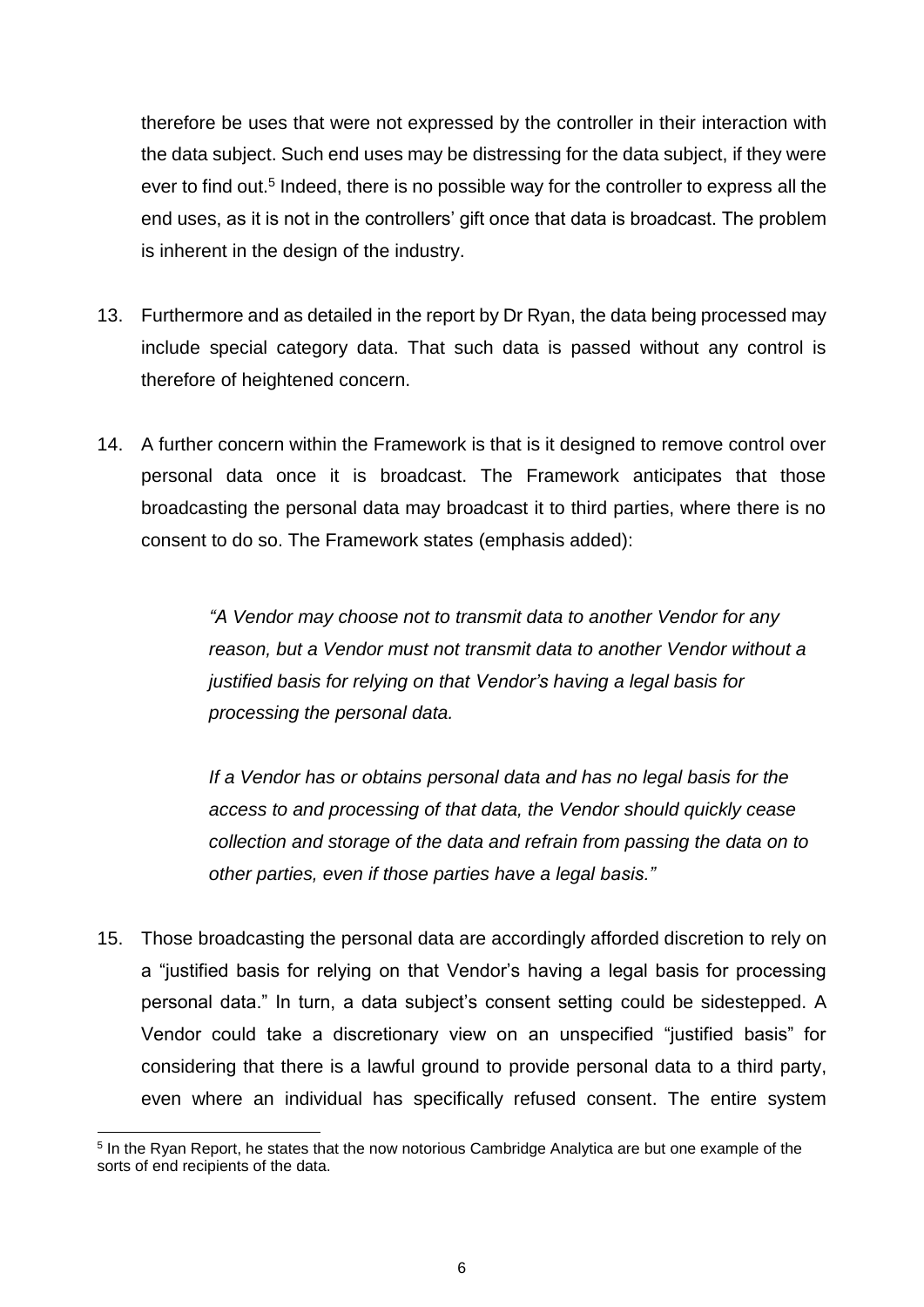therefore relies on the discretion and judgment of the Vendor based on vague terms with ill-defined parameters, rather than the desire, knowledge or consent of the data subject.

- 16. In summary, the Framework gives discretion to the Vendor, rather than considering the data subject's position. This is contrary to the legal requirements under the GDPR and seeks to shoehorn in a workaround consent, in circumstances where the Framework is aware that consent will be hard to come by. Indeed, given the possible processing of special category data, there is an understandable basis to seek to retain some form of vendor discretion. Regrettably, that basis proffers no more than a fig leaf of concern to individual data rights. There is no plausible reading of the Framework that adequately addresses and protects individual rights.
- 17. We note that IAB Europe have very recently issued a press release, suggesting a reformatting of the Framework. However, those proposals are not identified and the details within the press release do not adequately address the concerns herein. Rather, that press release suggests that it is an apt time for the DPC to investigate the wider industry, to ensure a consistent and data protection compliant practice.

#### *ii. Authorized Buyers*

-

- 18. Authorized Buyers has a "Guideline" <sup>6</sup> and terms of business for usage. The Guideline raises a number of concerns.
- 19. The Guideline shifts responsibly for data protection from the controller to the third parties who receive the data. For instance, the Guidance states that (sic):

#### *RTB Callout Data Restriction*

*Buyer may store the encrypted cookie ID and mobile advertising identifier for the purpose of evaluating impressions and bids based on user-data previously obtained by the Buyer. All other callout data except for Location* 

<sup>6</sup> <https://www.google.com/doubleclick/adxbuyer/guidelines.html>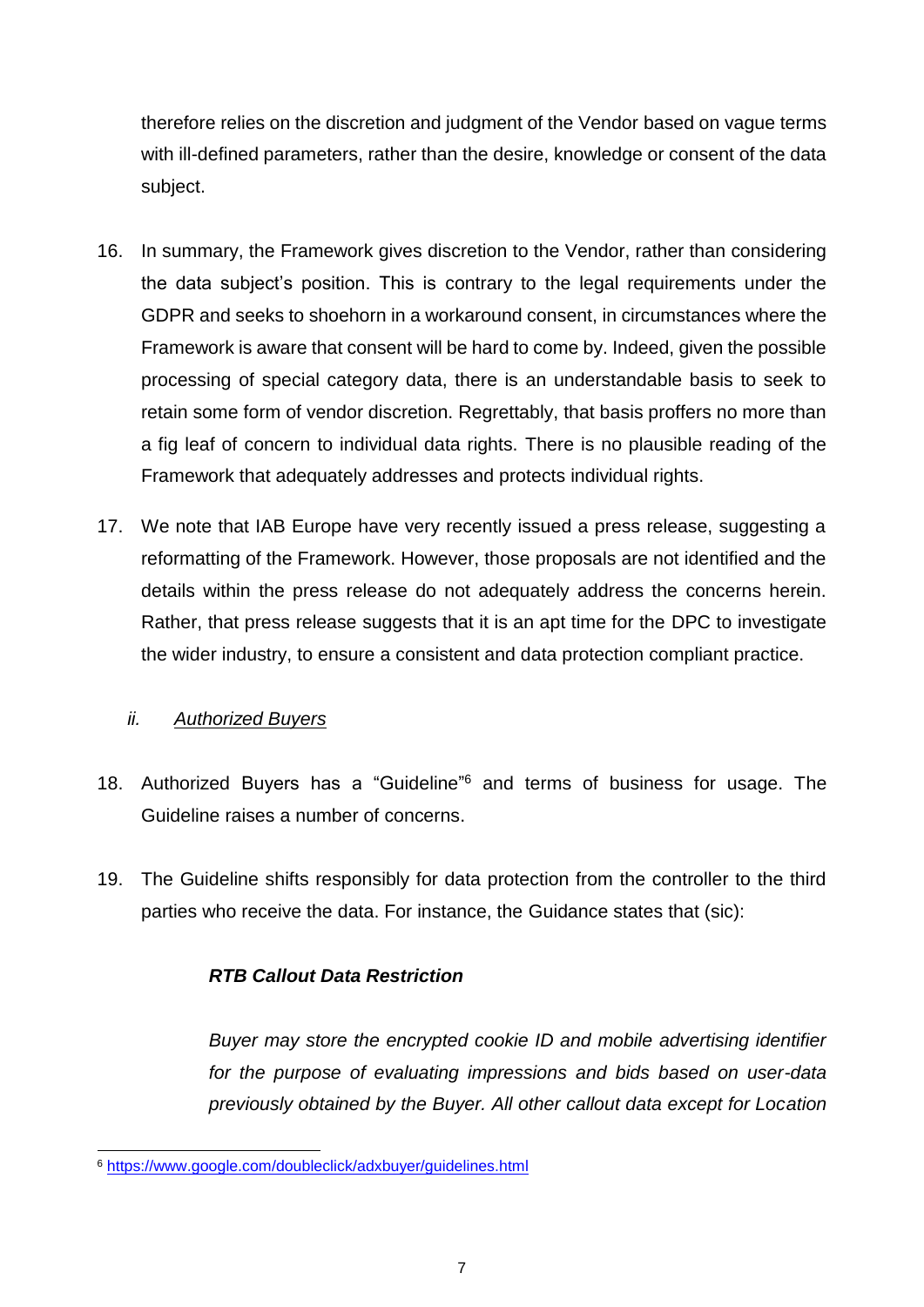*Data may be retained by Buyer after responding to an ad call for the sole purpose of forecasting the availability of inventory through the Authorized Buyers program. Buyer is permitted to retain callout data only for the length of time necessary to fulfill the relevant purposes stated above, and in any event, for no longer than 18 months.* 

*Unless Buyer wins a given impression, it must not: (i) use callout data for that impression to create user lists or profile users; (ii) associate callout data for that impression with third party data; or (iii) share rate card data in any form, including but not limited to aggregate form, with third parties.*

#### *Data Protection*

*If Buyer accesses, uses, or processes personal information made available by Google that directly or indirectly identifies an individual and that originated in the European Economic Area ("Personal Information"), then Buyer will:* 

- *comply with all privacy, data security, and data protection laws, directives, regulations, and rules in any applicable jurisdiction;*
- *use or access Personal Information only for purposes consistent with the consent obtained by the individual to whom the Personal Information relates;*
- *implement appropriate organizational and technical measures to protect the Personal Information against loss, misuse, and unauthorized or unlawful access, disclosure, alteration and destruction; and*
- *provide the same level of protection as is required by the EU-US Privacy Shield Principles.*

*Buyer will regularly monitor your compliance with this obligation and immediately notify Google in writing if Buyer can no longer meet (or if there is a significant risk that Buyer can no longer meet) this obligation, and in such cases Buyer will either cease processing Personal Information or*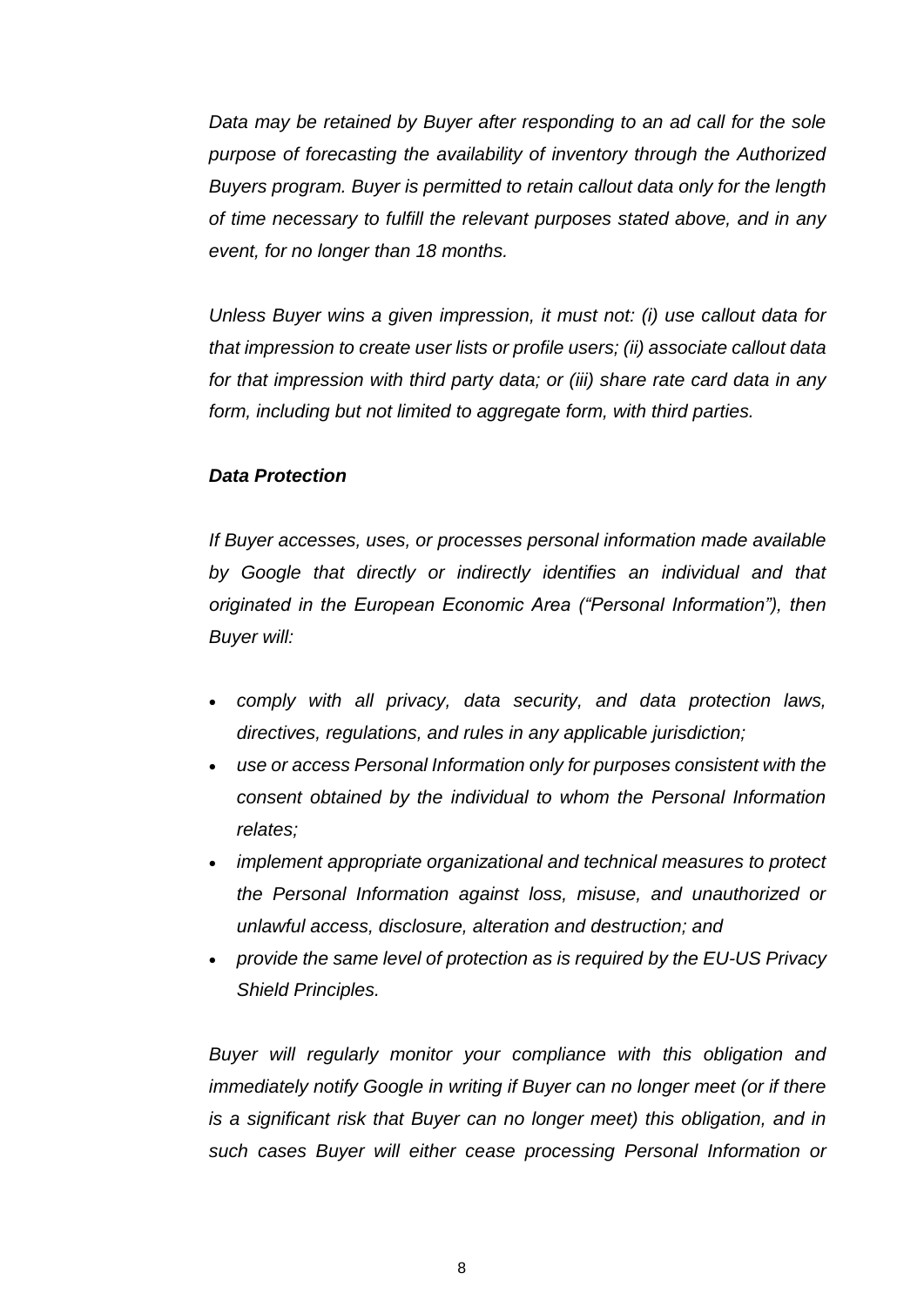*immediately take other reasonable and appropriate steps to remedy the failure to provide an adequate level of protection.* 

- 20. This passage suggests that once the personal data is transferred to a Buyer, Authorized Buyer has no effective control over how that data is used. Rather, it is accepted that the third party (the Buyer) is free and able to utilise that data. The only restrictions imposed are contractual, and it is unclear to what extent these actually are, or could be, enforced. The same is true of Google's "Google Ads Controller-Controller Data Protection Terms".<sup>7</sup>
- 21. Furthermore, even the restrictions that are imposed are caveated. For example, in the Guideline it is not clear what restrictions are imposed if a Buyer is successful with their bid, as the restrictions are only placed on unsuccessful bidders (i.e. "Unless Buyer wins a given impression, it must not…"). The apparent absence of control gives rise to serious concerns about technical and organisational security over the relevant data.
- 22. Moreover, the efficacy of the data protection policy depends solely on the third party volunteering a breach to Authorized Buyer. There are therefore insufficient technical safeguards to protect personal data.

#### **D. The problems: Legal concerns over Framework and Guidelines**

- 23. The background set out above demonstrates that the processing conducted by the industry gives rise to a substantial risk of on-going breaches of the DPA and GDPR. The Commissioner is accordingly invited to consider the IAB Framework and Google's Guidelines when considering the need for regulatory action.
- 24. We consider that a number of the data protection principles set out in Article 5 GDPR are engaged. However, at this stage and pending consideration by the DPC of this initial submission, we do not set out exhaustively these concerns. Our view is that the primary focus should be on the lawfulness of the policies and frameworks

<sup>7</sup> https://privacy.google.com/businesses/controllerterms/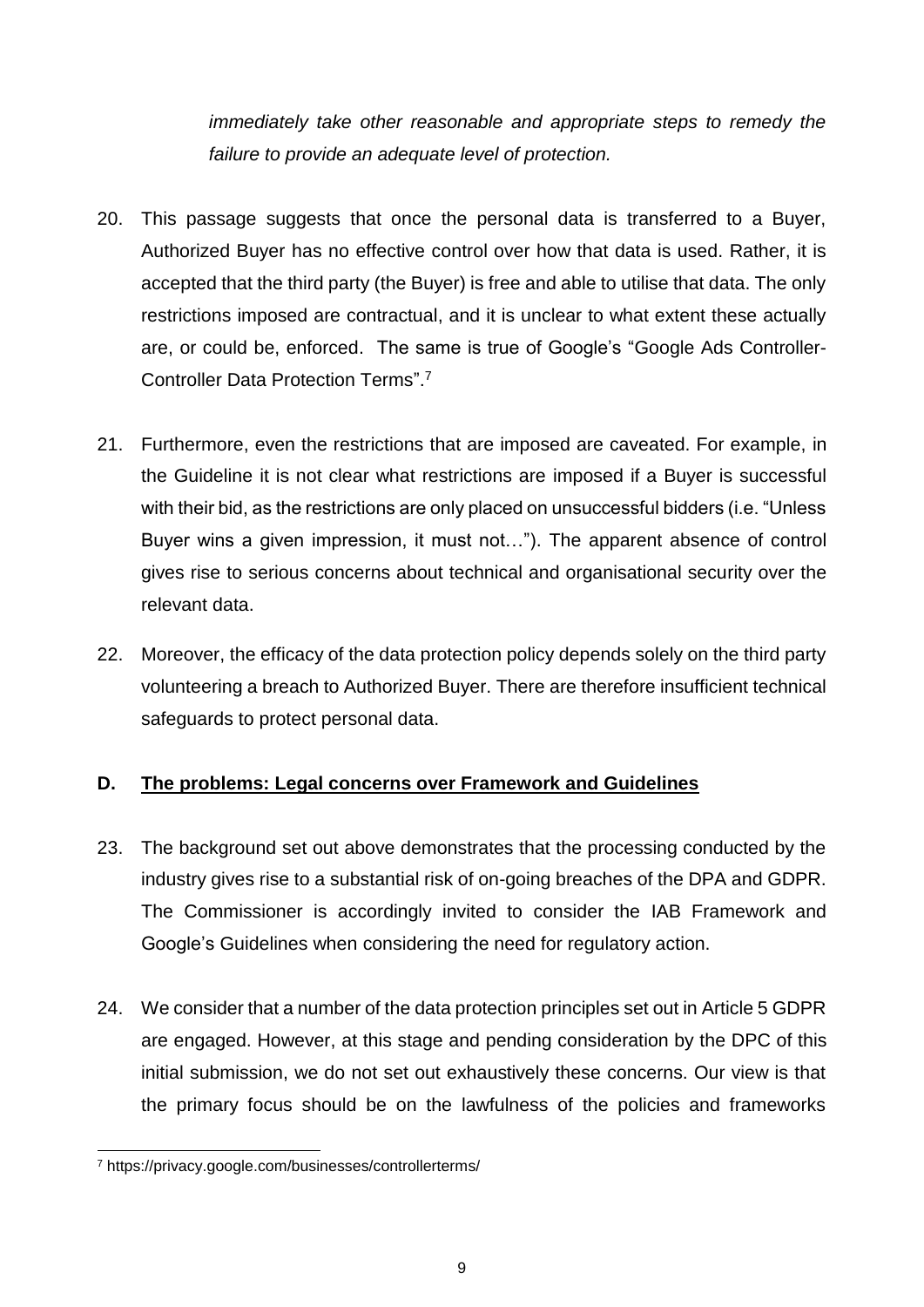referred to above, rather than on specific instances of breaches. We summarise our primary concerns below.

### *i. Integrity and confidentiality*

- 25. Our principal concern is that the current frameworks and policies relating to the industry fail to provide adequate protections against unauthorised, and potentially unlimited, disclosure and processing of personal data.
- 26. Article 5(1)(f) of the GDPR requires data to be "processed in a manner that ensures appropriate security of the personal data, including protection against unauthorised or unlawful processing and against accidental loss, destruction or damage, using appropriate technical or organisational measures ('integrity and confidentiality')."
- 27. IAB Europe's Framework, and Google's Guidelines, do not provide adequate "integrity and confidentiality" over personal data, in particular as they do not:
	- a. Require notification to data subjects of the dissemination of their data or of any intention or decision to broadcast their data to every recipient.
	- b. Afford individuals an opportunity to make representations to vendors / recipients of data in respect of how their personal data may be used.
	- c. Grant a formal right to data subjects to object to the use of their data by those individual third parties.
	- d. Provide for any, or any sufficient, control to prevent unlawful and / or authorised further usage.
	- *ii. Lawfulness and fairness of processing*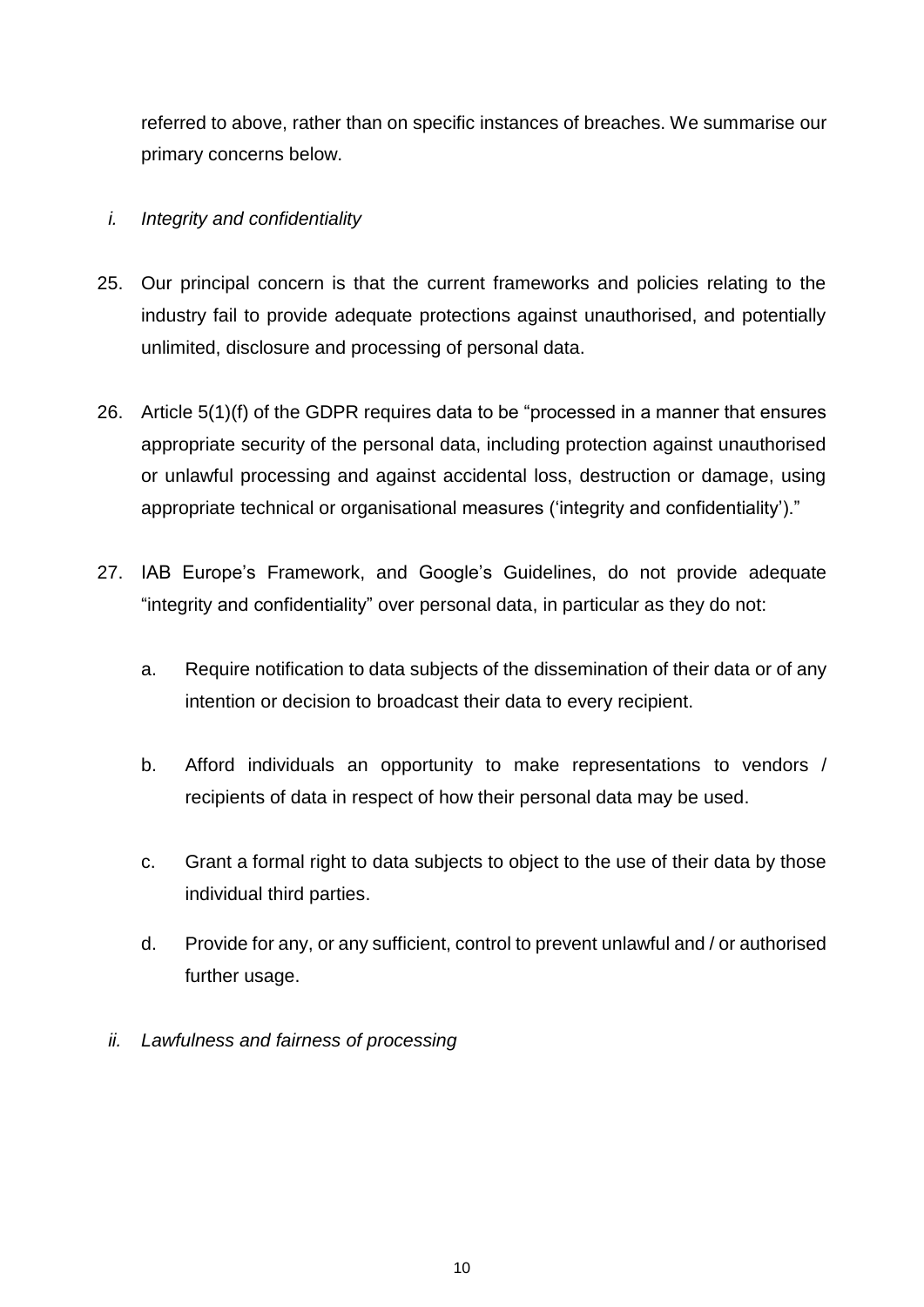- 28. Article 5(1)(a) requires personal data to be processed lawfully and fairly. Article 6 delimits the circumstances in which lawful processing of personal data occurs. There are only two exceptions under Article 6(1) potentially applicable to the industry:
	- i. the data subject has given consent to the processing of his or her personal data for one or more specific purposes; or
	- ii. processing is necessary for the purposes of the legitimate interests pursued by the controller or by a third party, except where such interests are overridden by the interests or fundamental rights and freedoms of the data subject which require protection of personal data, in particular where the data subject is a child.
- 29. Consent is the primary driver of lawful processing. The industry is inherently incapable of obtaining appropriate consent, as recognised by the Framework. This is particularly true for the intermediaries, who may have no direct contact with data subjects.
- 30. Any reliance on legitimate interests for widely broadcast RTB bid requests would be misplaced. Any such legitimate interest is not absolute and would be overridden by "the interests or fundamental rights and freedoms of the data subject which require protection of personal data." In particular, providing data subjects' personal data to a vast array of third companies, with unknown consequences and without adequate safeguards in place, cannot be justified as necessary and/or legitimate, taking into account the potential impact on the rights and freedoms of the data subjects.
- 31. Further, pursuant to Article 9 of the GDPR, processing of "special categories" of personal data require explicit consent if that data has not been "manifestly made public" by the data subject and no other exception applies. Nevertheless, the IAB Framework and the Authorized Buyers Guidelines allow the industry to process data without consent, including actual or inferred data about racial/ethnic origin, political opinions, religious/philosophical beliefs, trade union membership, health, sex life or sexual orientation, genetic or biometric data processed for unique identification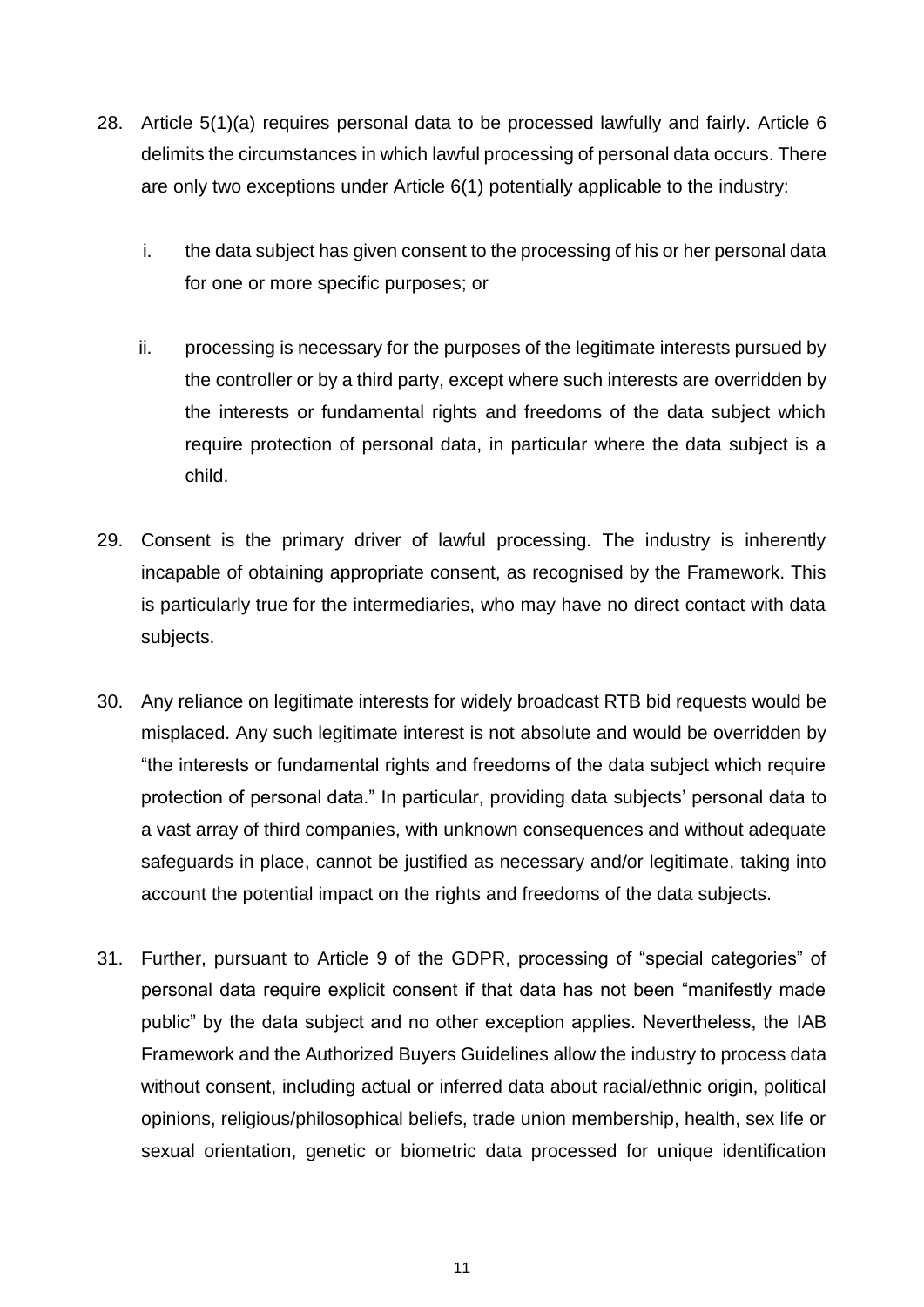purposes. In the absence of explicit consent for such processing, the practices would be in breach of Article 9 of the GDPR.

- 32. Furthermore, explicit consent is required where significant, solely automated decisions are made relating to an individual. The Article 29 Working Party<sup>8</sup> identify occasions where behavioural advertising, as conducted by the industry, could be considered as having "significant effects" for the purpose of Article 22 of the GDPR. This is particularly true where vulnerable individuals are targeted with services that may cause them detriment, such as gambling or certain financial products. The lack of ability to obtain this explicit consent represents a disregard for Article 22 of the GDPR.
- 33. There are accordingly concerns that the industry processes personal and special category data, without valid consent. Indeed, the Framework envisages a system in which data can be disseminated and broadcast without a data subject's consent. This is not lawful, nor in any event can this processing of data be described as 'fair' or 'transparent'.

#### *iii. Adequacy, relevance and timing*

34. We have concerns as to whether the processing of data by the industry complies with Article 5(1)(c) of the GDPR, which requires personal data to be adequate, relevant and not excessive to the purpose or purposes for which they are processed. The number of recipients of the personal data, and the potential for that personal data to be further used by the recipients, gives rise to serious detrimental consequences.

<sup>&</sup>lt;sup>8</sup> Supra, footnote 1, at 22: "In many typical cases the decision to present targeted advertising based on profiling will not have a similarly significant effect on individuals, for example an advertisement for a mainstream online fashion outlet based on a simple demographic profile: 'women in the Brussels region aged between 25 and 35 who are likely to be interested in fashion and certain clothing items'. However it is possible that it may do, depending upon the particular characteristics of the case, including:

 $\Box$  the intrusiveness of the profiling process, including the tracking of individuals across different websites, devices and services;

 $\Box$  the expectations and wishes of the individuals concerned;

 $\Box$  the way the advert is delivered; or

 $\Box$  using knowledge of the vulnerabilities of the data subjects targeted.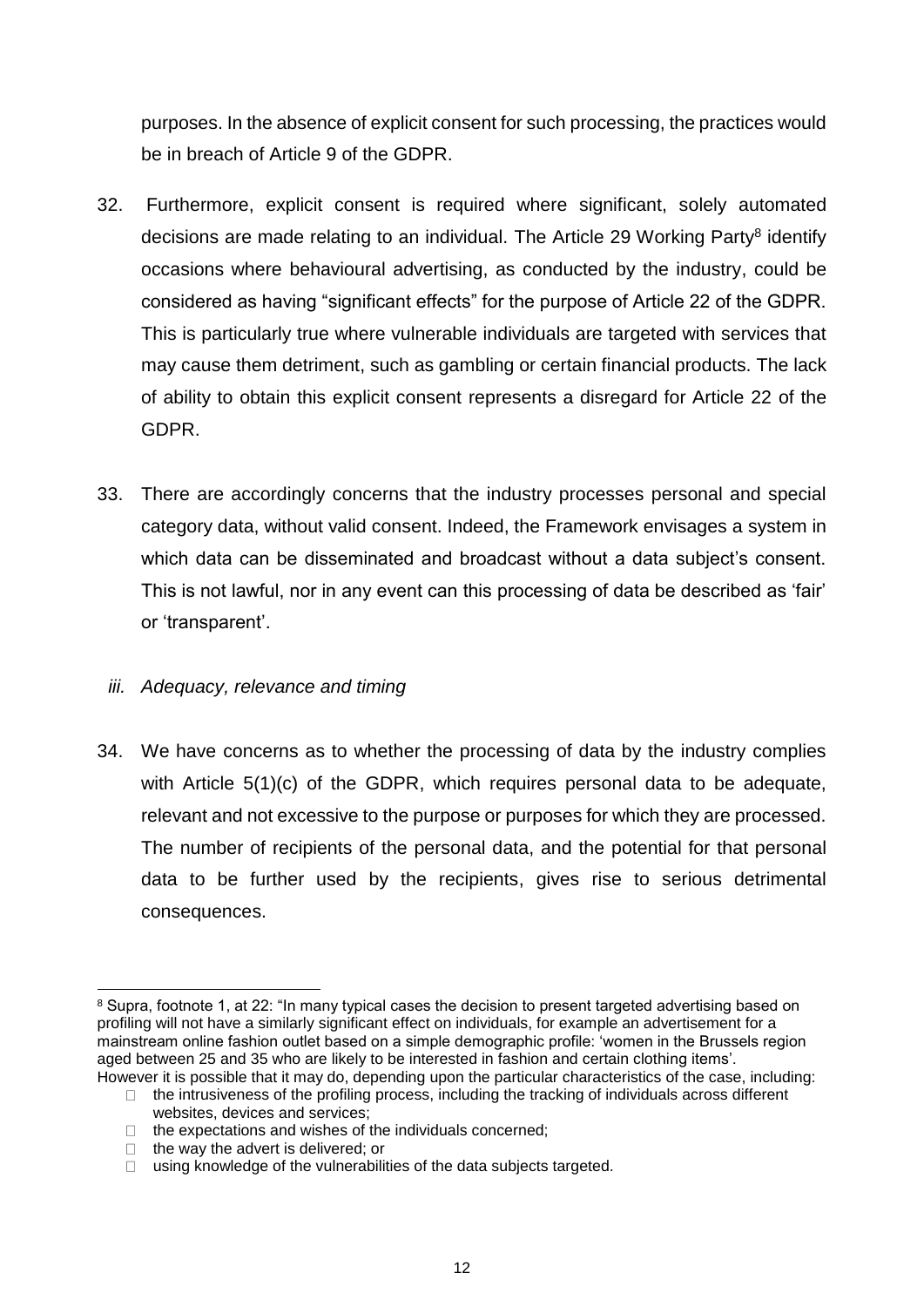- 35. Article 5(1)(e) further requires that personal data processed for any purpose or purposes shall not be kept for longer than is necessary for that purpose or those purposes. The Authorized Buyers Guideline envisages (although, owing to the lack of control, cannot guarantee) personal data being retained for 18 months. Data is therefore likely to be retained for long periods without any identifiable proper purpose.
	- *iv. Data protection by design and default*
- 36. Behavioural advertising depends on the ability to single people out through the use of digital identifiers that are tied to devices (which today usually relate to a single individual), or link individuals across devices and contexts. These identifiers include web 'fingerprints', which relate to the unique set-up of individuals' devices and cookies placed on devices, as elaborated in Dr Ryan's report. These identifiers are difficult for individuals to access or retrieve to manage their records with data controllers that hold their information, creating a significant imbalance, and significant barrier to data subjects being able to enforce important data protection rights such as access, erasure, objection, restriction of processing and portability.
- 37. This in turn highlights a broader concern relating to the overarching principle of fairness in the GDPR: controllers have easy access to identifiers to single individuals out, whereas those same individuals have no real ability to use or control those identifiers. This creates concerns, in particular, under Article 25 GDPR, data protection by design and by default, which imposes a positive obligation on data controllers to build data protection provisions, such as access or objection, into their processing activities and systems.
- *v. Data protection impact assessment*
- 38. Given the breadth of personal data and special category data involved, together with the vast array of recipients of that data, the processing is likely to result in "a high risk to the rights and freedoms of natural persons." Accordingly, Article 35 demands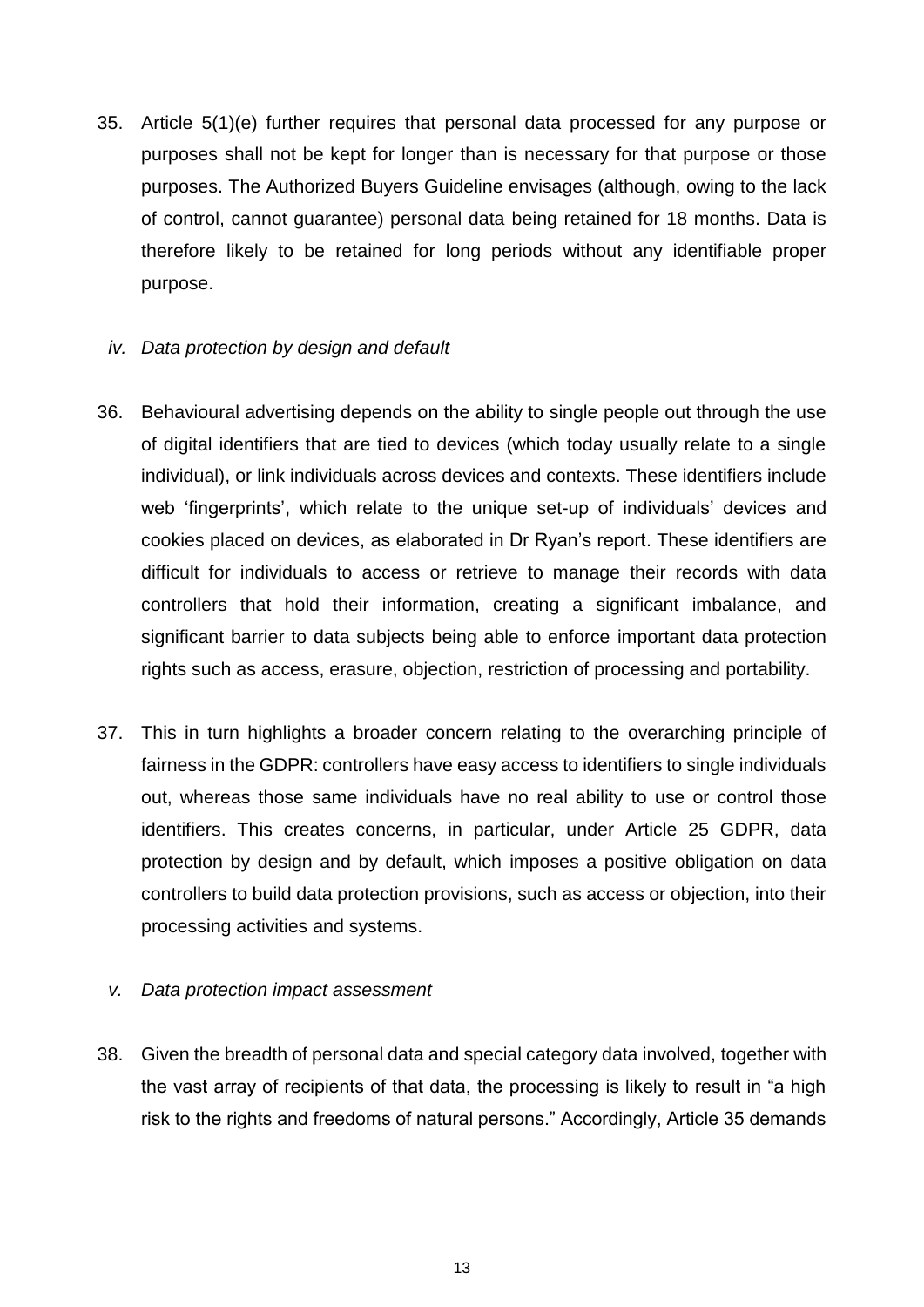appropriate data protection impact assessments. At present, so far as we are aware, no proper impact assessment has been carried out, or made public.

# **E. Jurisdiction**

39. The Commissioner has jurisdiction over the activities raised in these submissions and described in the Ryan Report.

# *i. Processing of personal data*

- 40. Article 4 of the GDPR states that "personal data means any information relating to an identified or identifiable natural person." This includes "an online identifier" where it allows an individual to be identified, directly or indirectly. The European Court of Justice has confirmed that IP addresses can constitute personal data. <sup>9</sup> Furthermore, "pseudonymised" personal data will still be treated as personal data.
- 41. The dissemination and broadcasting of a data subject's personal data during the RTB process involves the processing of personal data, including IP addresses or more granular personal data such as location.
- *ii. Jurisdiction*
- 42. Dr Ryan is an Irish citizen and resident in Ireland.
- 43. Pursuant to Article 3 GDPR, the GDPR will apply to data controllers outside the EU where their processing relates to monitoring the behaviour of data subjects in the EU.
- 44. The industry acts to offer adverts to those within the relevant territory. As such, the place of establishment of the various companies involved is irrelevant to the scope of the GDPR and the DPC's jurisdiction.

<sup>9</sup> Case C-582/14 *Breyer*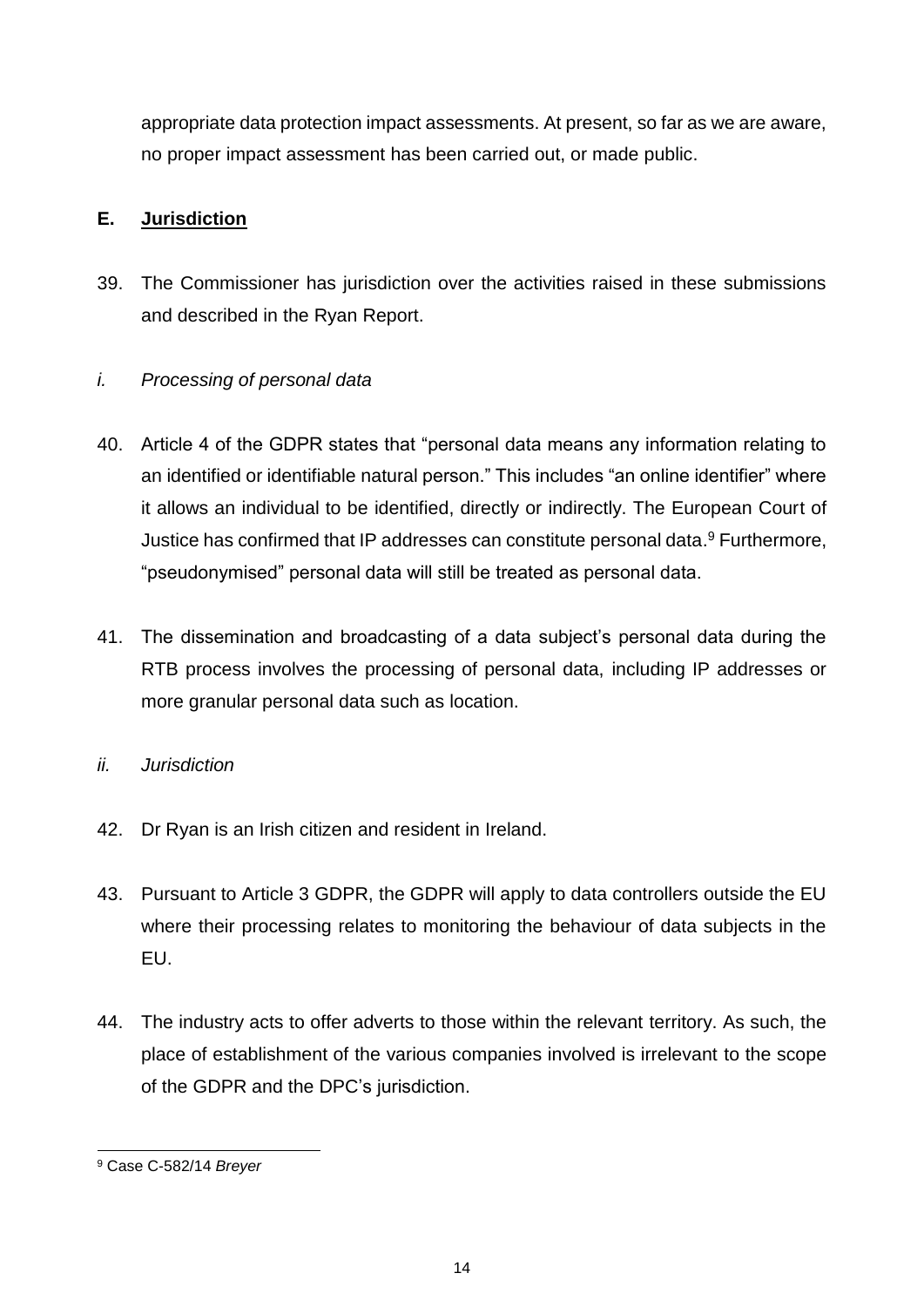- 45. The DPC is the supervisory authority of Ireland. The DPC's duties are demarcated in Article 57 and include general duties to monitor and enforce the application of the GDPR. To meet that task, the DPC is provided powers in Article 58 of the GDPR to "conduct investigations in the form of data protection audits".
- 46. The DPC is also tasked with handling complaints lodged by a data subject in accordance with Article 77. This complaint has been lodged by a data subject resident in Ireland.
- 47. A further complaint has been lodged with the British Information Commissioner and further complaints are in the process of being lodged with other national supervisory authorities. Given the geographical scope of the issues and companies raised in this complaint, it would be appropriate for a number of supervisory authorities to consider this issue in unison. We accordingly invite the DPC to liaise with other national supervisory authorities to conduct a joint investigation pursuant to Article 62 of the GDPR.

#### **F. Requests**

48. The DPC is invited to consider these submissions as a complaint from Dr Ryan submitted pursuant to section 119 of the Data Protection Act (DPA). The DPC is accordingly invited to exercise all her powers under Chapter III of the DPA with respect to this complaint. However, given the serious nature of the issues raised and the widespread concerns, we invite the DPC to exercise her broader powers with respect to the issues raised herein.

#### *i. Inquiry and investigation*

49. The information detailed in this complaint and the report of Dr Ryan is sufficient to demarcate the serious and widespread data protection concerns about the industry. The DPC is therefore invited to commence an inquiry pursuant to section 110 of the DPA.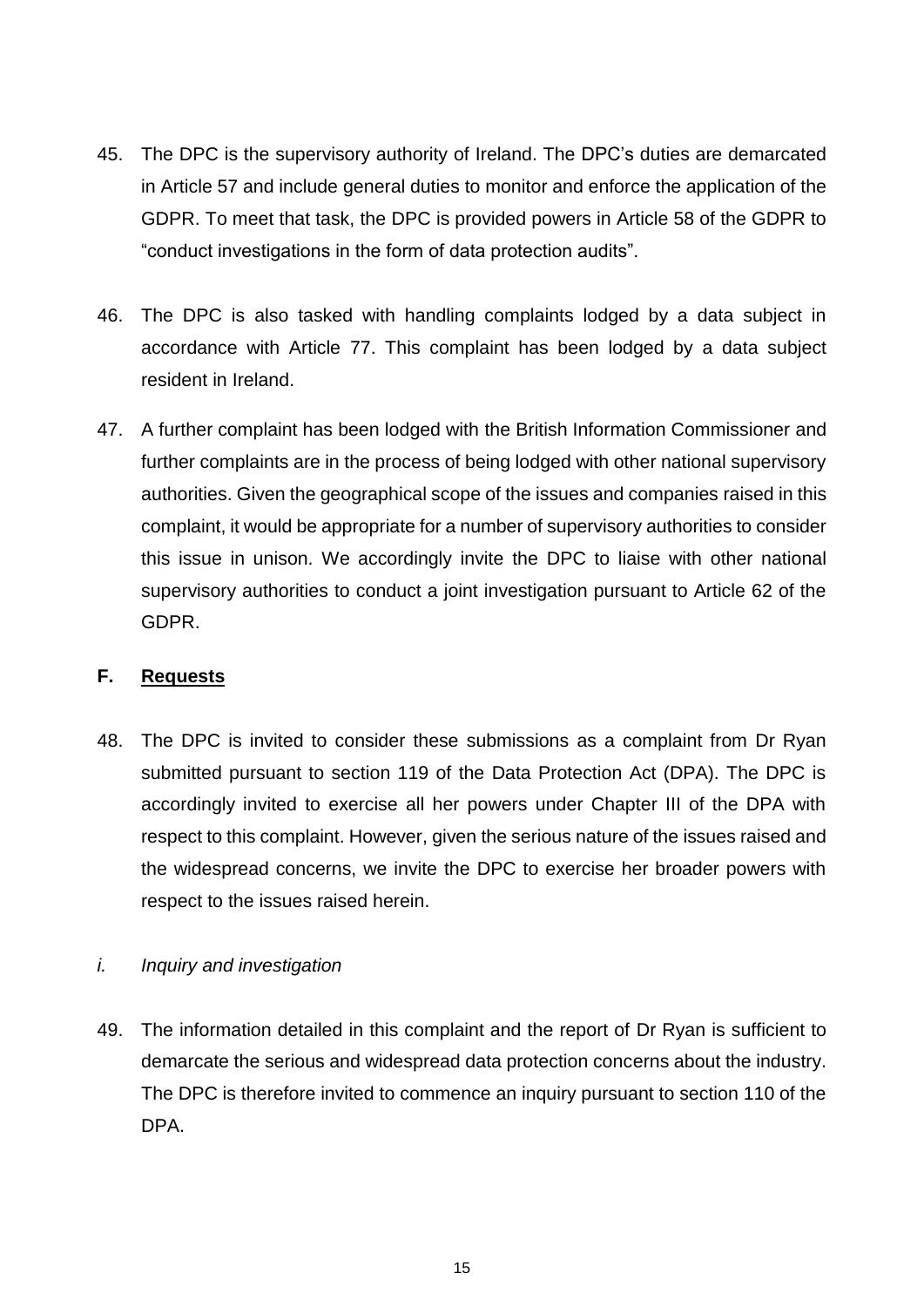50. In particular, we ask the DPC to conduct an investigation into the wider practices of the industry and utilise her powers under Chapter 5 of the DPA to conduct a full investigation into all practices identified within these submissions, as well as any other matter that the DPC may see fit to consider.

#### *ii. Assessment notice*

- 51. Pursuant to section 136 of the DPA, the DPC is empowered to conduct assessment notices (equivalent to a data protection audit under Article 58(1)(b) of the GDPR). This includes the power to "require a controller or processor to permit the Commissioner to carry out an assessment of whether the controller or processor has complied or is complying with the data protection legislation." The DPC is given powers to support such assessment notices, includes the power of consider documents and inspect the data processing that takes place. A assessment notice is required, given:
	- a. The lack of appropriate safeguards for the safety and integrity of that data
	- b. The dissemination of personal and special category data.
	- c. The questionable consent underpinning that dissemination
	- d. The lack of an impact assessment.
- 52. We invite the DPC to exercise these powers pursuant to section 136 of the DPA with respect to both the IAB Europe Framework and Google's Authorized Buyers. Given the impossibility for single data subjects to assess and ensure general compliance by the wider industry with its obligations, not least because of the scale and complexity surrounding its operations, it is a prime candidate for such an assessment.

#### **G. Next steps**

53. For the reasons set out above, the DPC is asked to open an investigation into the activities of the industry in general and to take the action outlined in this submission.